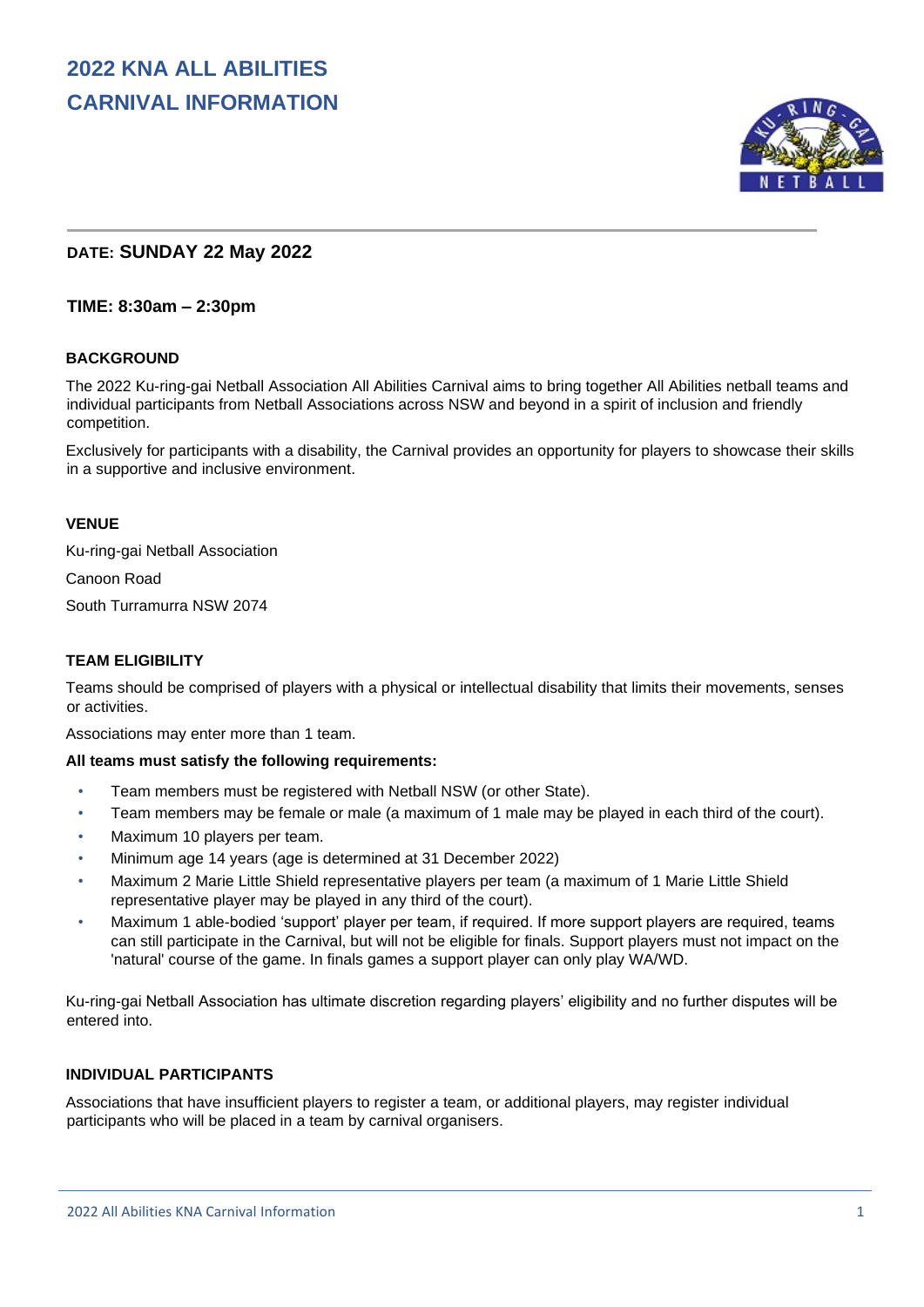# **2022 KNA ALL ABILITIES CARNIVAL INFORMATION**



## **REGISTRATION**

Thanks to the support of Ku-ring-gai Netball Association, a nominal registration fee of \$**35 per team or \$5 per individual participant** applies.

The Registration Fee should be paid prior to submitting the Registration Form (account details are on Reg Form).

#### **Registration forms must be submitted via email (scanned) to [debfrost@bigpond.net.au](mailto:debfrost@bigpond.net.au) by Sunday 8 May.**

### **ACCOMMODATION**

It's hoped that All Abilities teams and/or individuals from all areas of NSW and beyond will be able to participate. If you require assistance organising accommodation, please contact Deb Frost at debfrost@bigpond.net.au

#### **COMPETITION DIVISIONS**

All teams will be entered in an 'Open' age division.

## **SCHEDULE**

| Sunday 22 May | 8.00 am: Team check in                            |
|---------------|---------------------------------------------------|
|               | 8.30 am: Team Managers Meeting / Umpires Briefing |
|               | 8.45 am: Official welcome                         |
|               | 9.00 am: Games commence (Round 1)                 |
|               | 2.00 pm: Final round                              |
|               | 2.30 pm Presentation                              |

**Please note,** the proposed schedule finish time is subject to change.

#### **FIXTURES**

The Carnival fixture will be provided to teams on the morning of the Carnival. If possible the fixture will also be emailed to the Association Representative nominated on the Registration Form prior to the day of the Carnival.

## **TEAM LISTS**

All teams are requested to include a Team List as part of the registration process. Players may be added or removed prior to the Carnival date, subject to a maximum 12 players per team.

#### **UNIFORMS**

All players forming a team must be endeavour to be dressed in a similar 'uniform' colour. A uniform may consist of dresses, skirts, shorts, leggings/pants, singlets or t-shirts.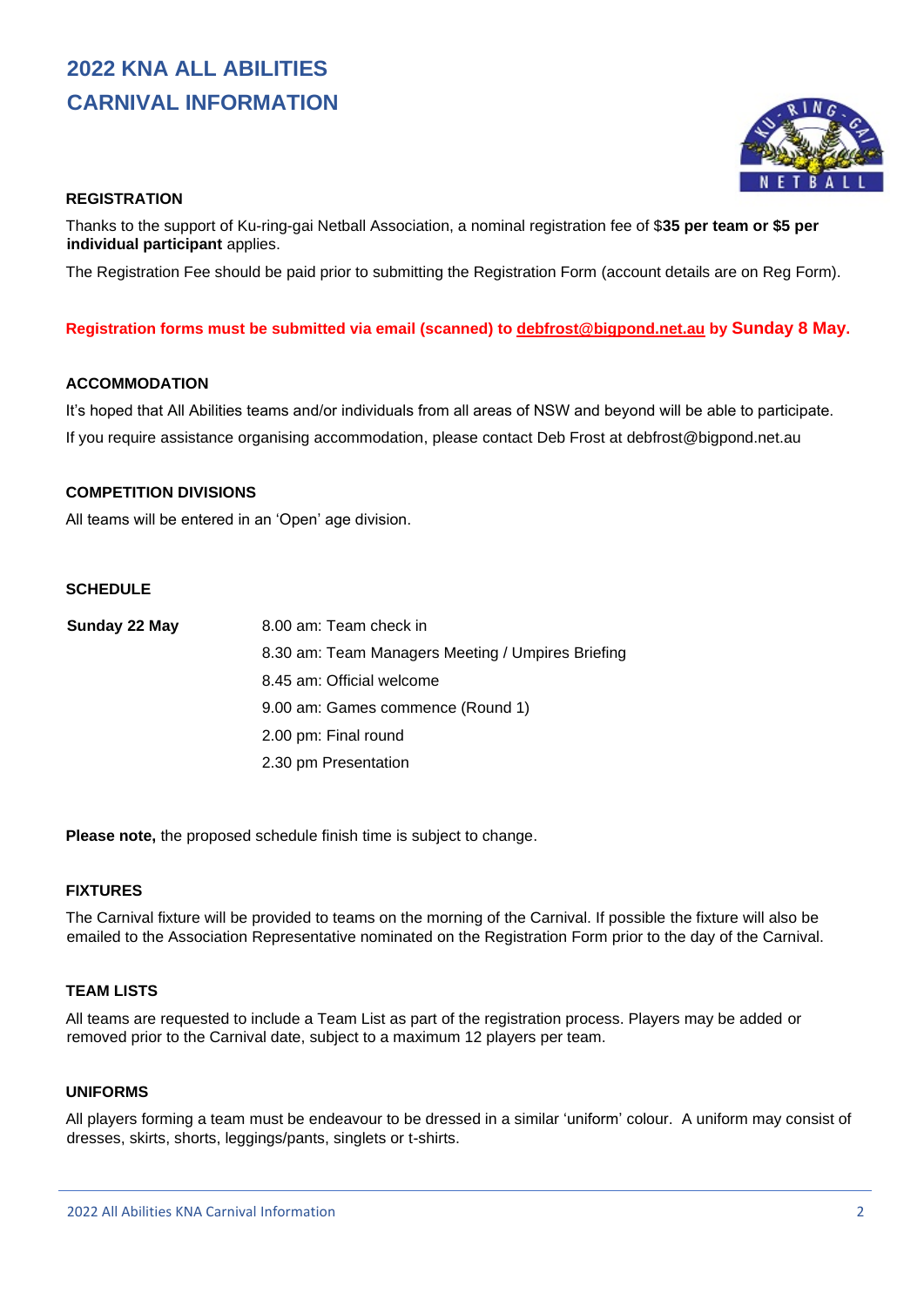# **2022 KNA ALL ABILITIES CARNIVAL INFORMATION**



Exceptions will be made for individually registered participants who join to make up a team.

#### **EQUIPMENT**

Match bibs and balls will be available at the Carnival if required. Teams may use their own bibs and balls if preferred.

#### **UMPIRES**

All teams are asked to nominate a mature and experienced umpire for the Carnival. Please include the umpire's details on the Registration Form.

All umpires will form an umpires pool and, to the extent possible, will be rostered on to games between teams other than the team to which they are associated.

A limited number of volunteer umpires will be provided by Ku-Ring-Gai Netball Association for teams that are genuinely unable to supply an umpire.

#### **FIRST AID**

First aid will be available.

## **INSURANCE**

Registered members of Netball NSW automatically have insurance provided by Netball Australia's Risk Protection Program. This is a minimum level of cover and does not take into account your personal circumstances, objectives and needs. The Product Disclaimer Statement (PDS), information regarding insurance cover and a claim form can be found at https://netball.vinsurance.com.au/

Members of Netball NSW should read the information offered carefully before deciding if you need to arrange additional personal insurance.

#### **FOOD & DRINKS**

A free sausage sizzle, cake, tea and coffee will be provided.

Water is available at the courts.

#### **PARKING**

Street parking for cars and buses is available at the venue.

#### **COMPETITION RULES**

Official International Netball Federation (INF) rules will apply, however umpires will be briefed to exercise their discretion and judgement to enable the games to 'flow'. Umpires must at all times apply fairness between the teams when exercising such discretion. No disputes will be entered into.